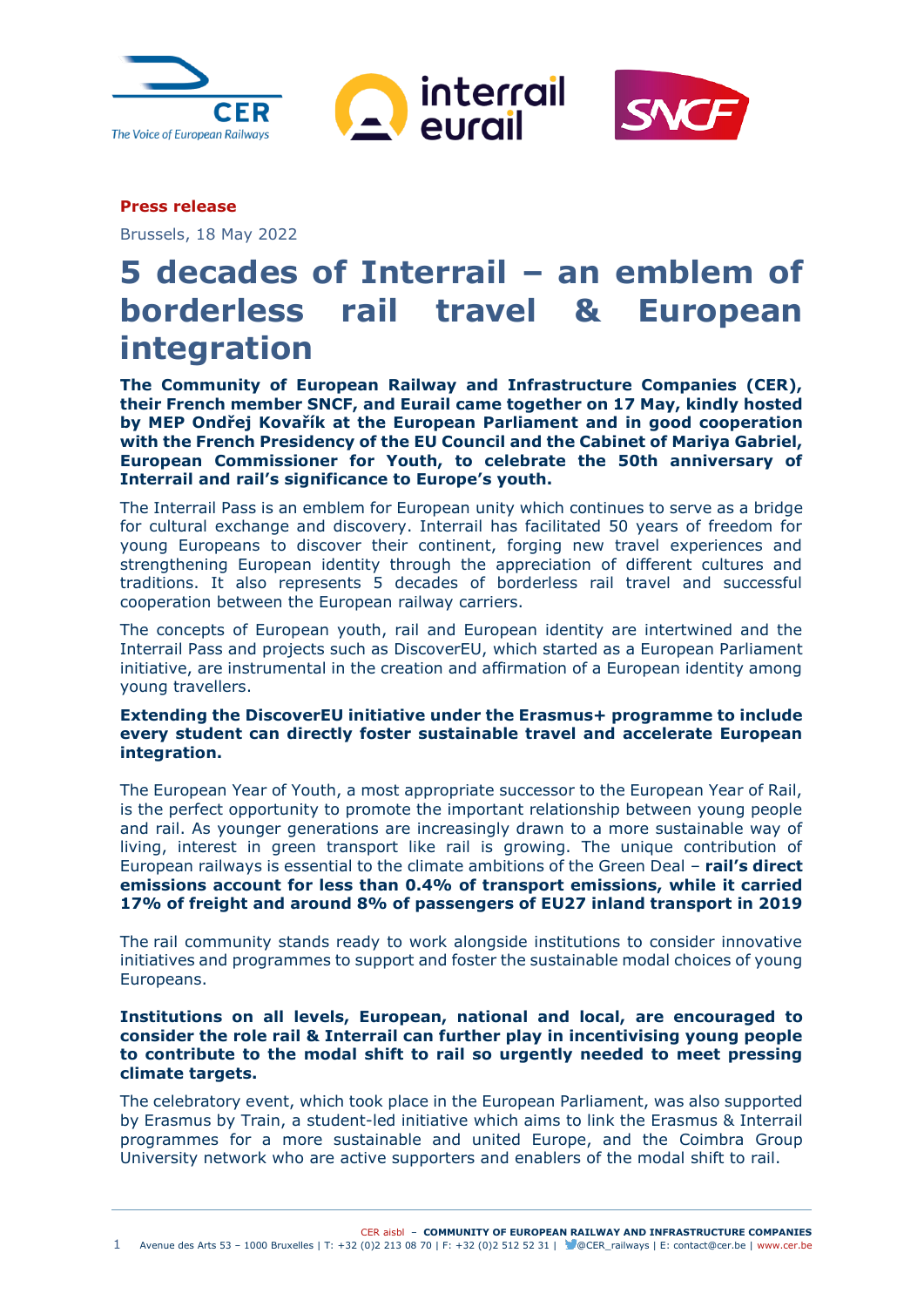

**CER Executive Director Alberto Mazzola** stated: "*CER is proud to count Eurail among its members and is delighted to celebrate this truly European anniversary. For five decades, Interrail has helped young Europeans discover the joys of both Europe and rail travel and helped forge a strong and enduring sense of European identity. Today, there is much that we can learn from European youth: a true commitment to fighting global warming with concrete action, including a clear preference for sustainable transport solutions.*"

**Eurail General Manager Carlo Boselli stated**: "*For the past 50 years, the Interrail Pass has played an essential role in enabling European identity and belonging. As a social rite, "Interrailing" quickly became a way to connect, exchange and discover the European continent. We are delighted to celebrate Interrail's historic significance and discuss rail travel's essential role in shaping European Youth and the future of sustainable travel in Europe."*

**SNCF Voyageurs CEO Christophe Fanichet** stated: "*SNCF's corporate purpose is to work for a dynamic, caring and sustainable society. To fulfil this objective, we have a duty to set an example and to meet the demands of this young generation, which is more aware of its environmental footprint, for sustainable mobility solutions. Thanks to Interrail, nearly 8,000 young Europeans aged 12 to 27 use the train in France every year. SNCF is proud to contribute to this European success story.*"

#### **Contact CER**

Cliona Cunningham CER Head of Communications E: cliona.cunningham@cer.be M: +32 472 487 598

## **About CER**

The Community of European Railway and Infrastructure Companies (CER) brings together around 70 railway undertakings, their national associations as well as infrastructure managers and vehicle leasing companies. The membership is made up of long-established bodies, new entrants and both private and public enterprises, representing 73% of the rail network length, 76% of the rail freight business and about 92% of rail passenger ope**rations in EU, EFTA** and EU accession countries. CER represents the interests of its members towards EU policymakers and transport stakeholders, advocating rail as the backbone of a competitive and sustainable transport system in Europe. For more information, visit [www.cer.be](http://www.cer.be/) or follow us on Twitter [@CER\\_railways](http://www.twitter.com/cer_railways) or [LinkedIn.](https://www.linkedin.com/company/cer-community-of-european-railway-and-infrastructure-companies-)

Eurail gives travellers from all over the world the opportunity to experience flexible, borderless train travel across Europe. With a Eurail or Interrail Pass (for non-European and European citizens respectively), travellers of all ages can use an expansive network of train and ferry connections to travel in and between up to 33 countries. Eurail and Interrail Passes are available via the Eurail.com and Interrail.eu web shops, as well as via an extensive network of trusted distribution partners worldwide. Eurail B.V. is owned by over 35 European railway and ferry companies, and is based in Utrecht, the Netherlands. For more information, visit [www.eurail.com](http://www.eurail.com/) or

### **Contact Eurail B.V.**

Pia Maria Issa PR & Communications Manager E: press@eurail.com T: +31 6 18 73 14 73

#### **Contact SNCF**

E: servicedepresse@sncf.fr T: +33 1 85 07 89 89

#### **About SNCF**

[www.interrail.eu.](http://www.interrail.eu/)

**About Eurail B.V.**

SNCF is a global leader in passenger and freight transport services, including management of the French rail network, with revenue of €35 billion (pre-pandemic), of which one-third on international markets. The Group does business in 120 countries and has 272,000 employees, with 210,000 in France and over half in its core rail business. The new SNCF, a public limited company that began operating on 1 January 2020, consists of a parent (SNCF) and five subsidiaries: SNCF Réseau